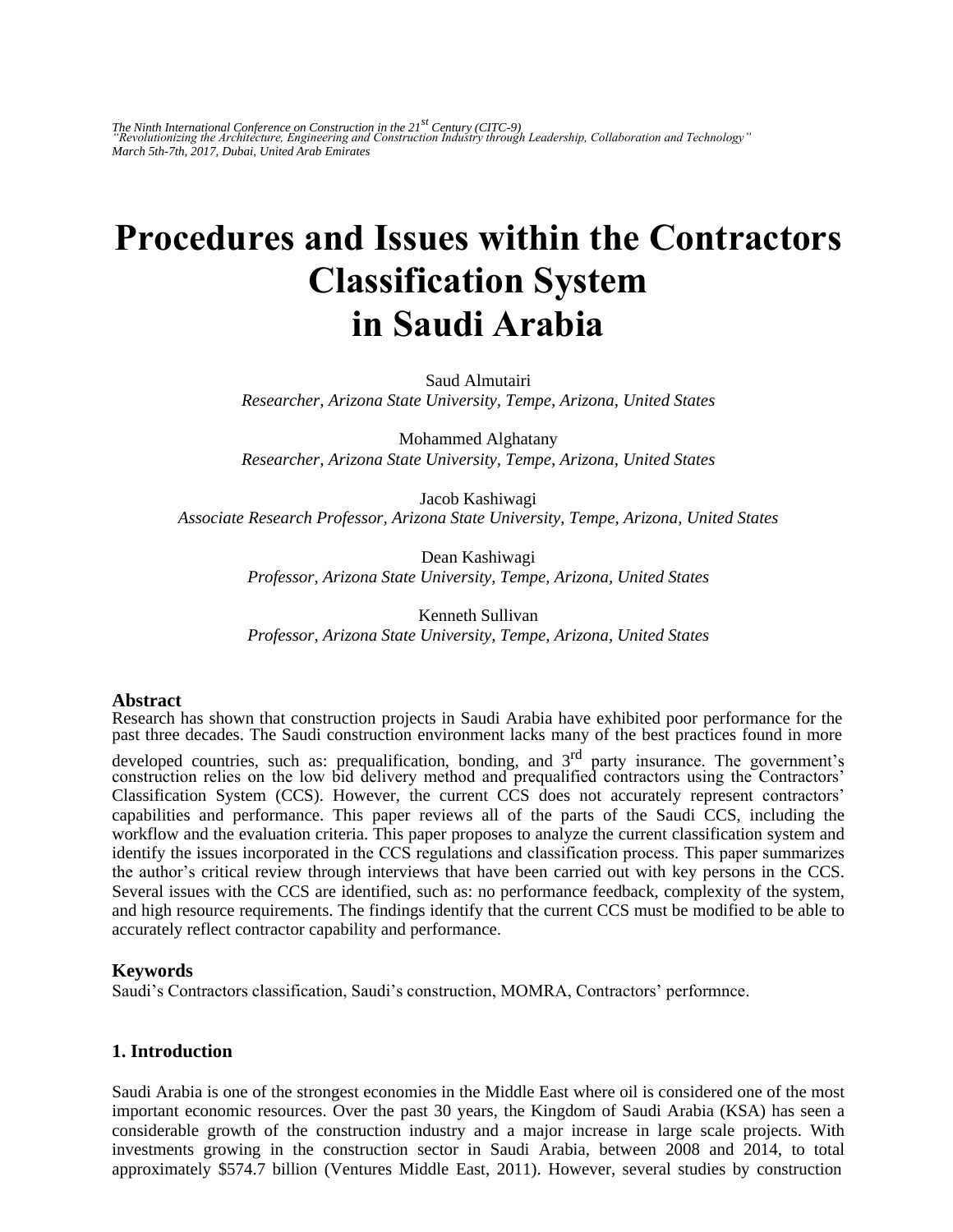researchers have shown that the construction industry in Saudi Arabia is suffering from poor performance (e.g. causing the delay or halt of projects and significant financial losses). Poor time management is thought to be amongst the most continuous and difficult issues in development ventures (and their completion) in the KSA. According to Zain Al-Abedien it was found that postponements were the standard for 70% of the tasks taken up by the Ministry of Housing and Public Works (1983). Six years later Al-Sultan reported the same rate (1989). He reported that 70% of Saudi Arabia's open undertakings had time delay issues. (Al-Khalil and Al-Ghafly found the normal schedule delay in the open utility undertakings in Saudi Arabia is 58% longer than originally proposed (1999). Al-Ghafly studied the contractual workers and the specialists and found that the temporary workers believed that 37% of the tasks experienced deviations (1995). Advisors also agreed that 84% of the undertakings under their watch experienced deferrals. In 2006, it was found in Eastern Province that 70% of ventures experienced time differences and the normal time discrepancies between 10% and 30% (Assaf and Al-Hejji, 2006). A study directed by Al Turkey identified that more than 300 undertaking administrators from various divisions and controls in the development industry determined that 80% of the activities were liable to negatively impact budgets, while 97% experienced time issues (2011).

Saudi government relies on the low-bid delivery method and the Contractors' Classification System (CCS) as the basis for prequalifying contractors for most of the public agencies work to ensure contractors' capabilities and performance (Bubshait and Al-Gobali, 1996). According to the Ministry of Municipal and Rural Affairs (MOMRA). website (2016), the Contractors' Classification System was originally established in 1973. The CCS was administrated by the Contractors Classification Committee. Following administration by the Contractors Classification Committee, the Ministry of Housing and Public Works took over the responsibility from 1979 to 2004. In 2004, the administration of the CCS was taken over by MOMRA. There are 4,113 classified contractors in 5 grades across 29 disciplines. In the past 3 years, 884 certificates have been issued per year (registration, renewal or upgrade in grade status).

The current classification system operates within 29 fields and 5 grades. The function of the classification grades is to determine if a contractor is classified in a certain field. Through grades 1-5, the contractor will be limited to a certain maximum financial value of a project and a contractor can carry out the project in his specific field. If a project does not exceed its upper limit, the contractor is not required to have a grade. An example of some of these fields and financial limits are given as follows in Table 1.

| Field                       | Grade 1 | <b>Grade 2</b> | Grade 3 | <b>Grade 4</b> |     | Grade 5 No Grade |
|-----------------------------|---------|----------------|---------|----------------|-----|------------------|
| <b>Buildings</b>            | >280    | 280            | 70      |                |     | 4.2              |
| Roads                       | >420    | 420            | 140     | 42             | 14  | 4.2              |
| Water and sanitation work   | >420    | 420            | 140     | 42             | 14  | 4.2              |
| Electrical Works            | >280    | 280            | 70      |                |     | 4.2              |
| <b>Building Maintenance</b> | >140    | 140            | 42      | 14             | 4.2 |                  |

**Table 1: Example of fields and financial limits (in Millions of Saudi Riyals)** 

From the literature, researchers have studied the Saudi contactors' classification system. Alsugair and AbuThnain conducted a questionnaire to assess the Government Contractor Classification System in Saudi Arabia (2011). The main conclusion of this study was that the current classification system does not properly reflect the contractors' capabilities. However, the study has not been able to determine the reasons of this issue. Mahamid, (2014) conducted a research study to identify the common direct and indirect (micro and macro level) dispute causes in residential building projects in Saudi Arabia. This study refers that the Contractor Classification System in Saudi Arabia is one of the highly relevant causes to construction problems that lead to dispute between construction parties. In 2012, Riyadh Chamber of Commerce conducted a study of the difficulties facing the contractor sector, the study found that the system and procedures of the contractors' classification is the important and influential factors and the relative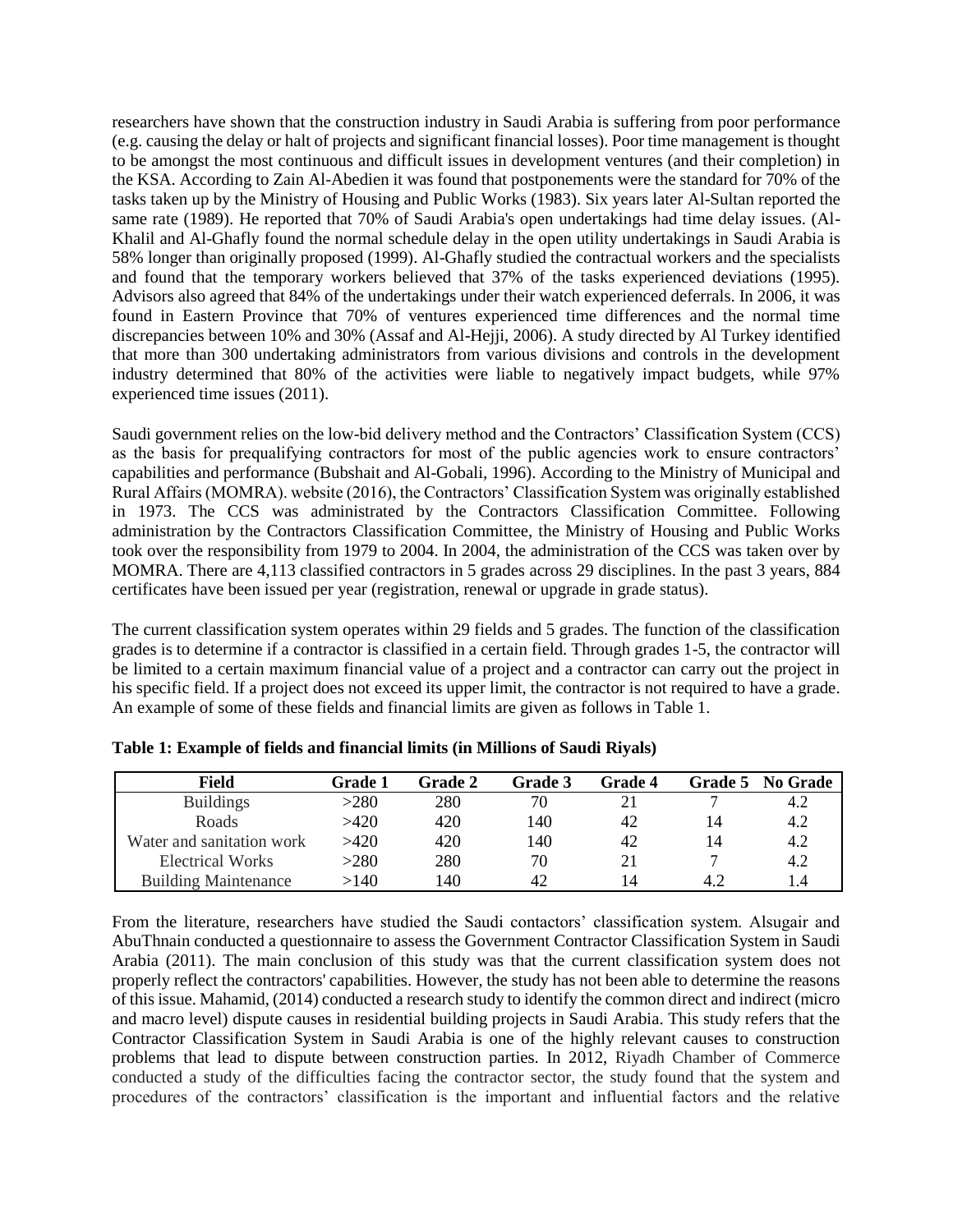importance is 88%.

# **2. Problem**

The Saudi construction industry has had poor performance for the last 3 decades as a result of contractors' low performance. The literature shows that the contractors' classification system (CCS) is the only system used in most of the public agencies in Saudi that prequalify contractors to ensure their capability and performance. However, the contractors' classification system is facing difficulties in accurately reflecting the contractors' capabilities and performance. The reasons behind these difficulties have not yet been identified in previous research.

# **3. Proposal**

Current literature suggests that CCS is inefficient. However, no credible research has conducted an in-depth investigation of the issues of the current classification of workflow, evaluation criteria, regulations and process. This paper proposes to research the CCS and identify the issues incorporated in the CCS regulations and classification process.

# **4. Methodology**

The methodology in this research starts by reviewing and analyzing the current CCS process including the workflow and evaluation criteria. The author will identify the main issues in the system by conducting interviews with MOMRA. The authors interviewed the strategic plan team in MOMRA and key persons in the CCS in several meetings starting from October 2015. In total, 10 officials were selected and interviewed based on their experience in the CCS system (average 15 years) and their positions in MOMRA and CCS agency (general, legal, technical, services directors, and consultants who work with the agency). Interviews were conducted face to face and the objective of the open ended questions was to evaluate the current CCS process and identify the root causes of the incorporated issues.

The methodology in this research starts by reviewing and analyzing the current CCS process including the work flow and evaluation criteria. Authors will identify the main issues in the system by conducting interviews with MOMRA. The authors interviewed the strategic plan team in MOMRA and key persons in the CCS in several meetings starting from October 2015. In total, 10 officials were selected and interviewed based on their experience in the CCS system (average 15 years) and their positions in MOMRA and CCS agency (general, legal, technical, services directors, and consultants who work with the agency). Interviews were conducted face to face and the objective of the open ended questions was to evaluate the current CCS process and identify the root causes of the incorporated issues.

In order to answer the main question of the study, "Why doesn't the current CCS accurately evaluate and reflect contractor performance and capability?" face-to-face panel interviews were scheduled with the 10 chosen members of MOMRA. The following questions were asked:

- □ Could you describe the flow of the current CCS structure?
- $\Box$  What are the evaluation criteria of contractors' capabilities?
- $\Box$  What are the main issues in the CCS system?

What are the internal issues in the CCS system?

- What are the external issues to the CCS system?
- $\Box$  Does MOMRA have any strategic plan to improve the CCS system?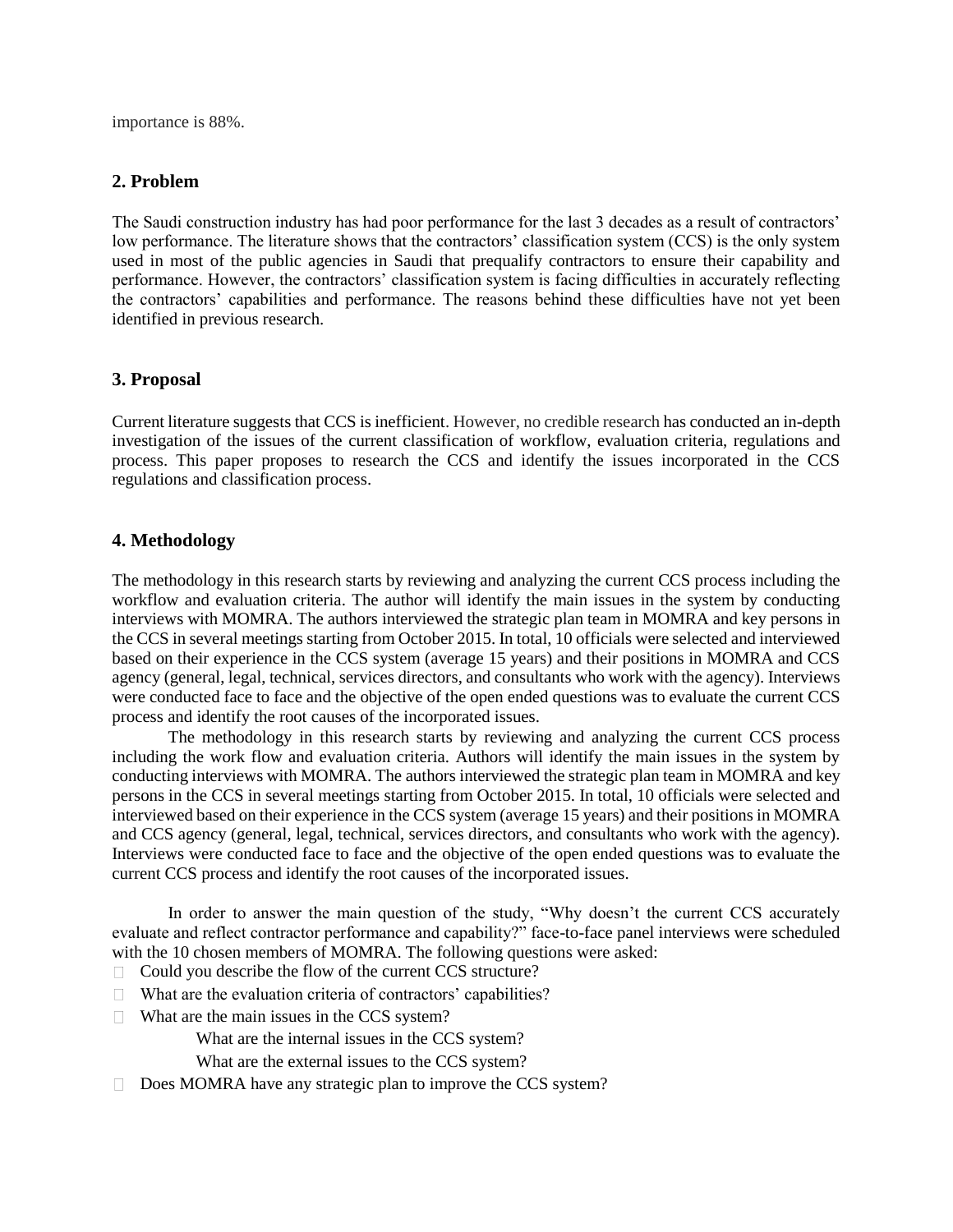### **5. Results and Discussion**

In the interviews, the authors asked the interviewees to describe how the current CCS worked. The collected information shows that contractors bid on projects that have been assigned grades based on project budget, and the CCS plays the role of assigning contractors the maximum grade of projects they can bid on. MOMRA manages the CCS, and contractors are assigned a maximum grade through certifications which expire after 4 years. Interviewees explained that contractors can apply for any project-grade certification regardless their current certification status. MOMRA reviews the contractor's application and determines whether the contractor can receive their requested certification through an evaluation process. Contractors apply by first filling out classification forms based on the requested certification grade. MOMRA then performs an evaluation based on legal, technical, and financial criteria. After MOMRA performs the evaluation, MOMRA informs the contractor if their application is accepted or denied. If accepted, the contractor is then certified to bid on projects for 4 years without additional evaluation until the certification expires. After the certification expires, the contractor must renew his classification. The contractor may choose to apply for a higher grade certification, in which the application and evaluation process must be repeated. (See Figure 1)





The main requirements in the legal analysis include items such as the address of contractor's main office (Saudi contractor and non-Saudi), client endorsement, names of the owners of the company, partners or major shareholders (with their nationality), the proportion of capital into the company, the field of grade classification being sought and commercial register. In order to receive this information, MOMRA has created forms that all contractors must complete and submit to be eligible for classification. There are a total of 10 general forms to be filled out by the contractor, 4 forms filled out by MOMRA employees, and 1 form filled out by the contractor's clients. If the contractor passes the legal analysis, then they will proceed to technical and financial.

The technical criterion contains 5 major elements including: the client's survey of the contractor, equipment, a site visit, personnel involved, and project details. The personnel element includes managers, engineers, technicians, and specialists. The project element includes project value, monthly value, yearly load, high value project, and continuity. The total estimated weight in classification rating for the technical criteria is 70%. (See table 2)

The financial analysis contains three major elements including: balance sheet, profit/loss, and financial ratios. The balance sheet includes total assets, net worth, and working capital. The profit/loss includes total revenue, net income, net cash and income. The financial ratios include liquidity, profitability, leverage and efficiency. The total estimated weight in classification rating for the financial criteria is 30%. (See table 2 and 3)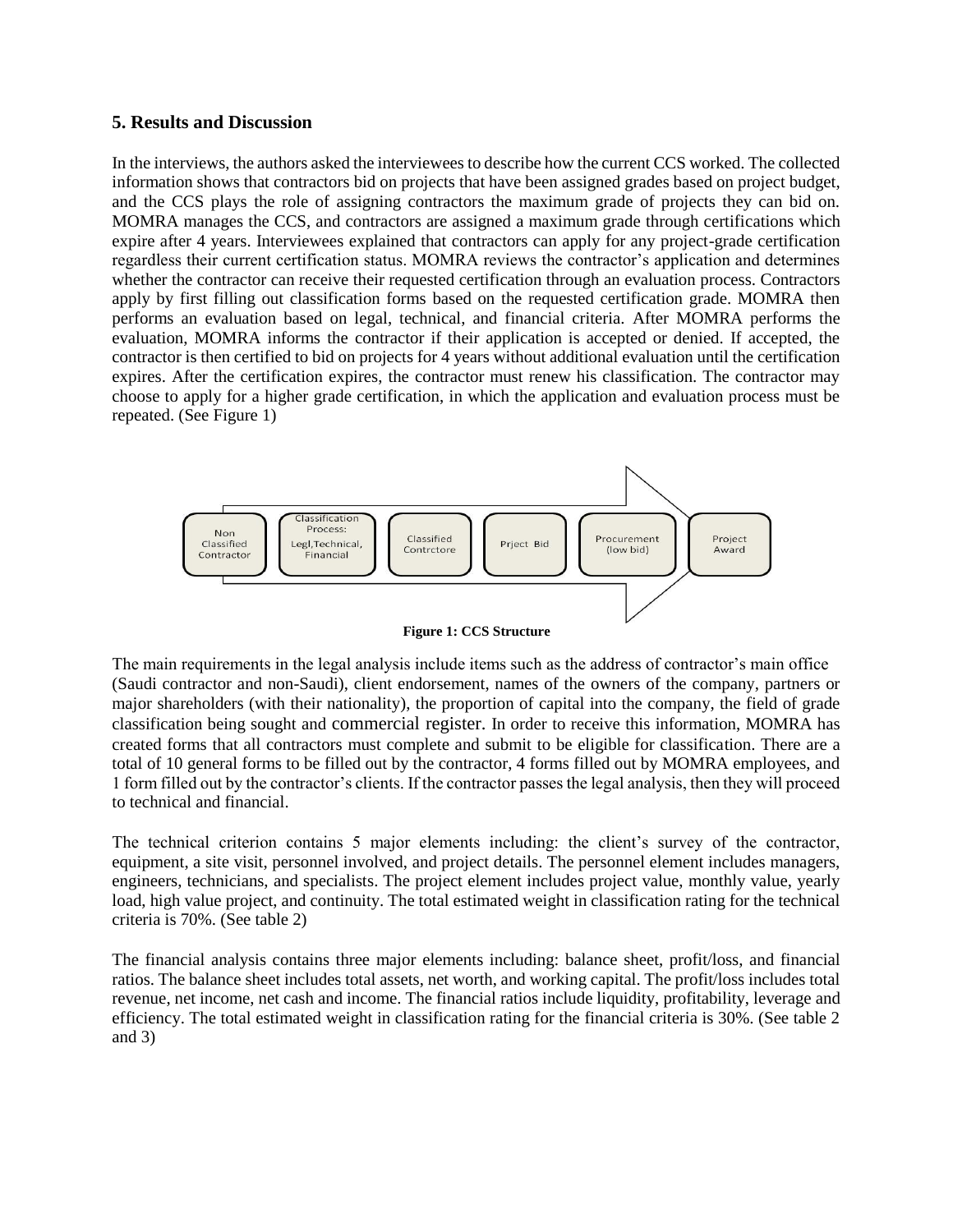|  | <b>Table 2: Classification Rating of Technical Analyst</b> |  |  |  |
|--|------------------------------------------------------------|--|--|--|
|--|------------------------------------------------------------|--|--|--|

| <b>Criteria</b> | Clients'<br>Certificates | Personnel<br>Managers<br>Engineers<br>Technicians and<br><b>Specialists</b> | <b>Visits</b><br>Head Office<br>Visit<br><b>Site Visits</b> | Projects<br>Project Value<br>Monthly Load<br>Yearly Load<br>High Value<br>Projects<br>Continuity | Equipment |
|-----------------|--------------------------|-----------------------------------------------------------------------------|-------------------------------------------------------------|--------------------------------------------------------------------------------------------------|-----------|
| Weight          | 10<br>%                  | 8%                                                                          | 10%                                                         | 30%                                                                                              | 12%       |

#### **Table 3: Classification Rating of Financial Analyst**

| Criteria | <b>Balance Sheet</b><br><b>Total Assets</b><br>Net Worth<br><b>Working Capital</b> | Profit & Loss<br><b>Total Revenue</b><br>Contracting<br>Revenue<br>Net Income<br>Net Cash<br>Income | Financial<br>Ratios<br>Liquidity<br>Profitability<br>Leverage<br>Efficiency |
|----------|------------------------------------------------------------------------------------|-----------------------------------------------------------------------------------------------------|-----------------------------------------------------------------------------|
| Weight   | 9%                                                                                 | 13%                                                                                                 | 8%                                                                          |

After the interviewees described the current CCS, the author then requested feedback on potential issues within the system. Among the main criticisms of the CCS is that it does not accurately prequalify contractors. Interviewees expressed multiple frustrations and described contractor behavioral issues due to the CCS. The interviewees explained certification is only important to contractors every 4 years since there is no contractor regulation within the 4-year period.

The interviewees then described internal system issues, which were broken down into two categories: system philosophy and evaluation process.

System philosophy issues:

The traditional approach of the CCS System includes attempts to collect and utilize technical information from contractors to predict future contractor performance over the course of 4 years.

Once a contractor is classified, it can be assumed that they can perform projects in their classification grade and field for 4 years. However, this assumption may not be valid as the 4 years period is too long in which the contractors level of performance and capability may change due many reasons such as projects overload or financial issues

The CCS agency employs technical experts to make decisions on the technical information obtained from the contractors to predict future. These decisions are considered subjective and are not related to the actual contractors' capability or performance.

The CCS only required contractors to turn in information once every 4 years; the contractors are not tracking and providing their performance (cost and time deviation or doing risk mitigation) to MOMRA which results in MOMRA not being able to analyze the actual performance of the contractors, the industry and the CCS.

Evaluation process issues:

Due to the large quantity of technical information required, there is an increase in the complexity of the system (e.g. increased subjective decision making, decreased transparency and increased need for more technical information to attempt to mitigate risk).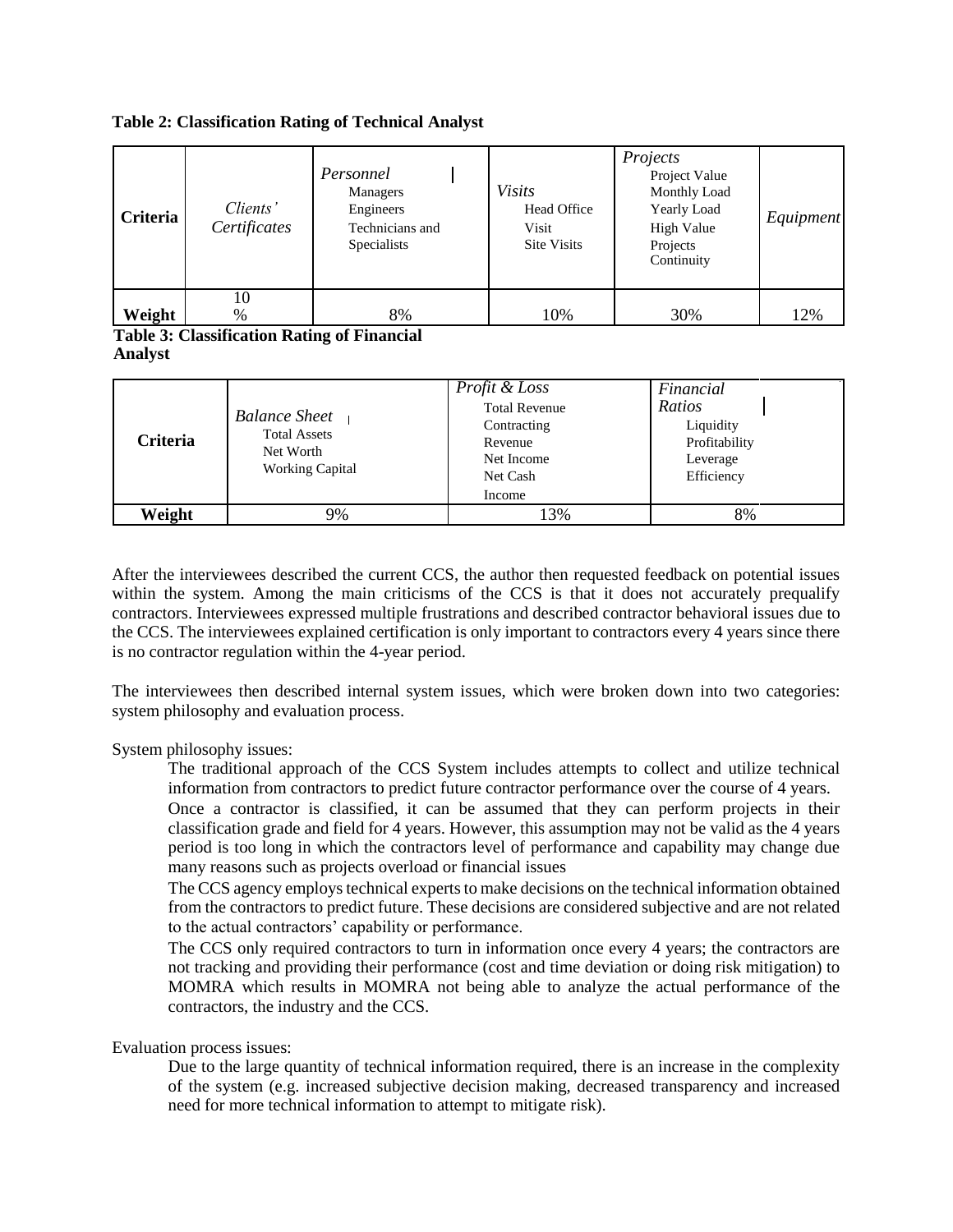The complexity of the system creates confusion for both agencies and contractors involved in the CCS process. The confusion creates complaints and increased effort from CCS stakeholders.

Site visits are only an assessment of one project. The main office visit aims to verify the contractor's financial, technical, and administrative information provided in the forms with records and documents calculations for the contractor and evaluation. This is also the verification of engineers and technicians employed by the contractor. The method of performing office visits is aimed to provide an audit of the applicant contractor; however, a large quantity of information is required to be checked in a single short visit. In addition, contractors sometimes delay the site visit which has a negative effect on the process of the classification.

The visit is considered very costly to the CCS organization and proven to be non-sustainable. Site and office visits annually take 31.8 % of the MOMRA employees' workload and 11.9% of the agency expenses. Also, the visits may not be an effective control measure.

The financial analysis consists of 11 criteria and most of the financial criteria are repeating information and are complex for the contactor to understand.

After explaining the issues within the current CCS, interviewees described issues external to the system which affected contractor performance. These issues are not currently included in the evaluation process. Saudi Arabia has no mature bonding program, no effective 3rd party insurance system that covers workmen compensation, no building, health, or safety insurance, and no regulatory Occupational Safety and Health Agency (OSHA) organization. The KSA has no mature prequalification system that uses financial organizations such as Dunn and Bradstreet (D&B) that gives a benchmark check of a contractor's financial stability. The licensing bureau in Saudi Arabia is not a regulatory entity that can affect a contractor's classification rating. In addition, there is no integrating system in the Saudi Arabia to utilize the risk mitigation capability of timely and accurate classified contractor performance information. MOMRA has the responsibility to mitigate the construction risk through its contractor classification system (CCS).

The authors then asked the interviewees if MOMRA had any strategic objectives for improving the CCS. The interview results suggest that MOMRA's strategic plan seeks to simplify and minimize the subjectivity of the CCS, motivate contractors to participate in the CCS, and improve performance. Additionally, MOMRA's plan states that they want to develop, support, and improve the construction sector performance by creating a state of the art knowledge and information system.

## **6. Conclusion**

This paper examines the results of interviews structured to examine the Saudi CCS, including the workflow and the evaluation criteria. Several issues incorporated in the CCS regulations and classification processes have been identified. The main issue in the CCS system philosophy is that there is no contractor regulation within the 4-year classification period. Contractors are not tracking and providing their performance to MOMRA resulting in MOMRA not being able to analyze the actual performance of the contractors. The 4 year period is considered too long as the contractors' level of performance and capability may change drastically in 4 years due to several potential reasons such as, employees' expertise, projects overload or financial issues.

The underlying issue of the evaluation process is that it requires a large amount of technical information from the contractors. This requirement increases the complexity of the evaluation, increases subjective decision making, and decreases transparency by making it difficult for multiple parties to clearly understand. Many parties consider the evaluation process to be highly inefficient because it is too costly and time consuming. In addition, the financial analysis criteria are repetitive and too complex for the contactor to understand. Finally, the CCS does not adhere to proven standars procedures in contractor